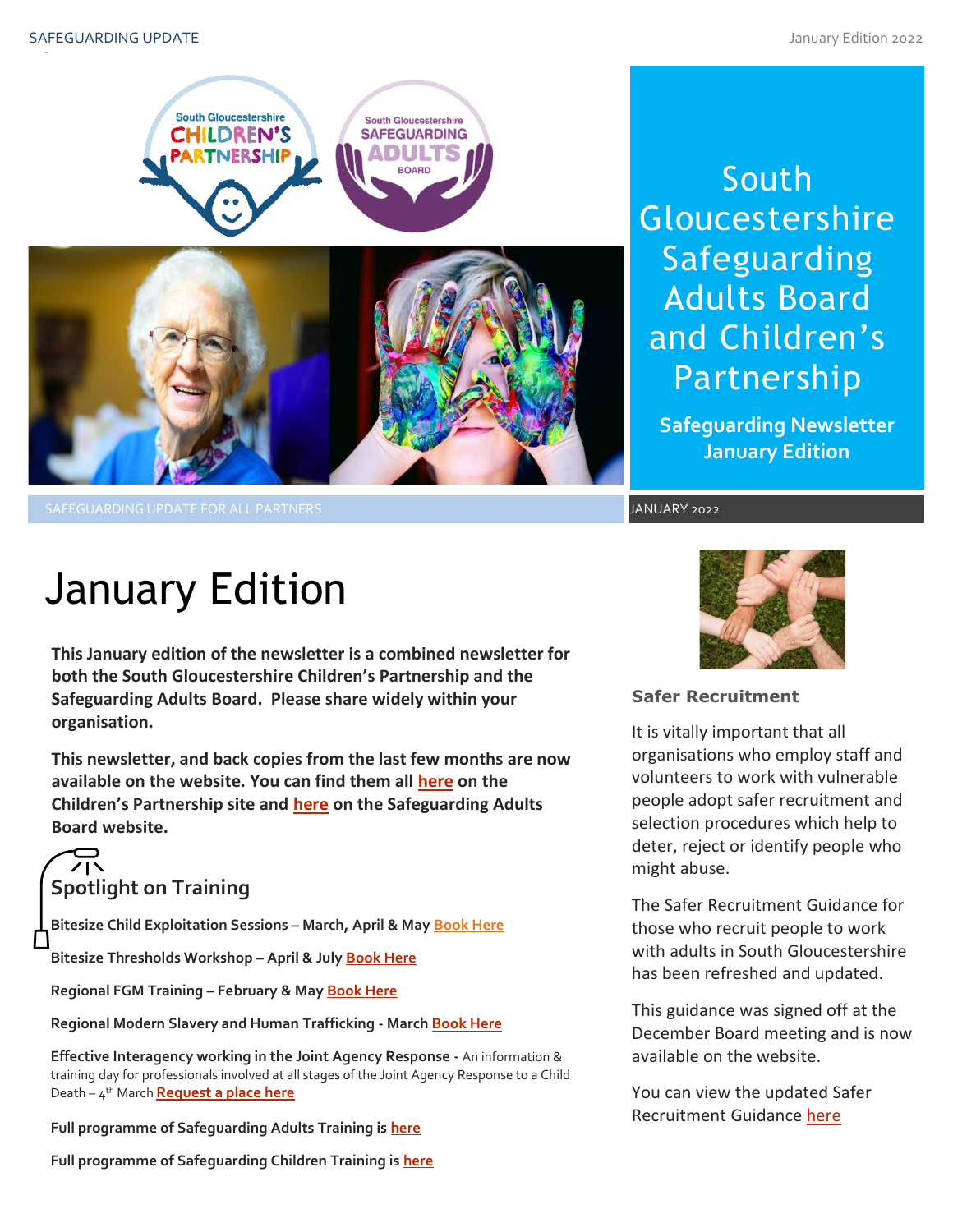**Focus on Published Reviews and Learning (included again in case you missed it just before Christmas!)**



**The Children's Partnership** has published a CSPR about Knife Crime. This is a thematic review commissioned across Bristol, North Somerset and South Gloucestershire and is available to read and download in the following ways:

[Cross Border Peer-on-Peer Abuse and Criminal Exploitation \(full report\)](http://sites.southglos.gov.uk/safeguarding/wp-content/uploads/sites/221/2015/05/Cross-Border-Peer-Abuse-CCE-Thematic-CSPR-Report-for-publication-2.pdf)

[Cross Border Peer-on-Peer Abuse and CCE Practitioner Learning Brief](http://sites.southglos.gov.uk/safeguarding/wp-content/uploads/sites/221/2015/05/Learning-Brief-for-Professionals-Cross-Border-Peer-on-peer-abuse-and-CCE-Thematic-CSPR.pdf)

[Keeping Young People Safe from Harm](http://sites.southglos.gov.uk/safeguarding/wp-content/uploads/sites/221/2015/05/Cross-Border-Peer-Abuse-Easy-Read-Report-Final.pdf) – Easy Read Version

**The Safeguarding Adults Board** has published learning from a Discretionary SAR called 'Holly' – this is about a lady who died by suicide in South Gloucestershire and there is a learning brief for professionals available to share within your organisation. You can read the learning about Holly [here](http://sites.southglos.gov.uk/safeguarding/wp-content/uploads/sites/221/2015/05/Holly-Discretionary-SAR-Learning-Brief-November-2021.pdf)

## **Learning from Multi-Agency Audits**

The Safeguarding Adults Board's Quality Assurance Sub group meets every quarter to undertake a multi-agency audit. The most recent audit was about Adult Exploitation. The learning is available [here](http://sites.southglos.gov.uk/safeguarding/wp-content/uploads/sites/221/2017/05/QA-Audit-Exploitation-November-2021.pdf)

The Children's Partnership also has a Quality Assurance Sub group and that meet quarterly to undertake multiagency audits. The most recent audit was about Preschool children and the learning is available [here](http://sites.southglos.gov.uk/safeguarding/wp-content/uploads/sites/221/2016/04/QA-Audit-Pre-school-and-under-1s-Dec-2021.pdf)

# **Explore the Safeguarding Website**

The Children's Partnership and Safeguarding Adults Board have a joint website.

To help you find your way around and know what is there – each month

there will be a spotlight on a different area of the site in 2022.

Never visited?  $\circled{}$  [Click here to look](http://sites.southglos.gov.uk/safeguarding/wp-content/uploads/sites/221/2016/04/QA-Audit-Pre-school-and-under-1s-Dec-2021.pdf)

**South Gloucestershire CHILDREN'S SAFEGUARDING** DULT **RTNERSHII** 



Safeguarding Adults Reviews that happen in South Gloucestershire are published on the website on [this page](http://sites.southglos.gov.uk/safeguarding/adults/safeguarding-adults-board/serious-case-reviews-2/)

Child Safeguarding Practice Reviews that happen in South Gloucestershire are published on the website on [this page](http://sites.southglos.gov.uk/safeguarding/children/safeguarding-children-board/serious-case-reviews/)

Reviews on both pages usually have a full report and a one page learning brief.

**Harmful Sexual Behaviour – Learning from Case Reviews**



The NSPCC has published some learning from Case Reviews undertaken nationally about Harmful Sexual Behaviour. They have produced a briefing based on 12 case reviews published since 2018.

You can read the briefing [here](https://learning.nspcc.org.uk/media/1339/learning-from-case-reviews-harmful-sexual-behaviour.pdf?utm_source=Adestra&utm_medium=email&utm_content=Read%20the%20full%20report%20%28PDF%29&utm_campaign=20220127_KIS_New-in-the-Library-external_January)